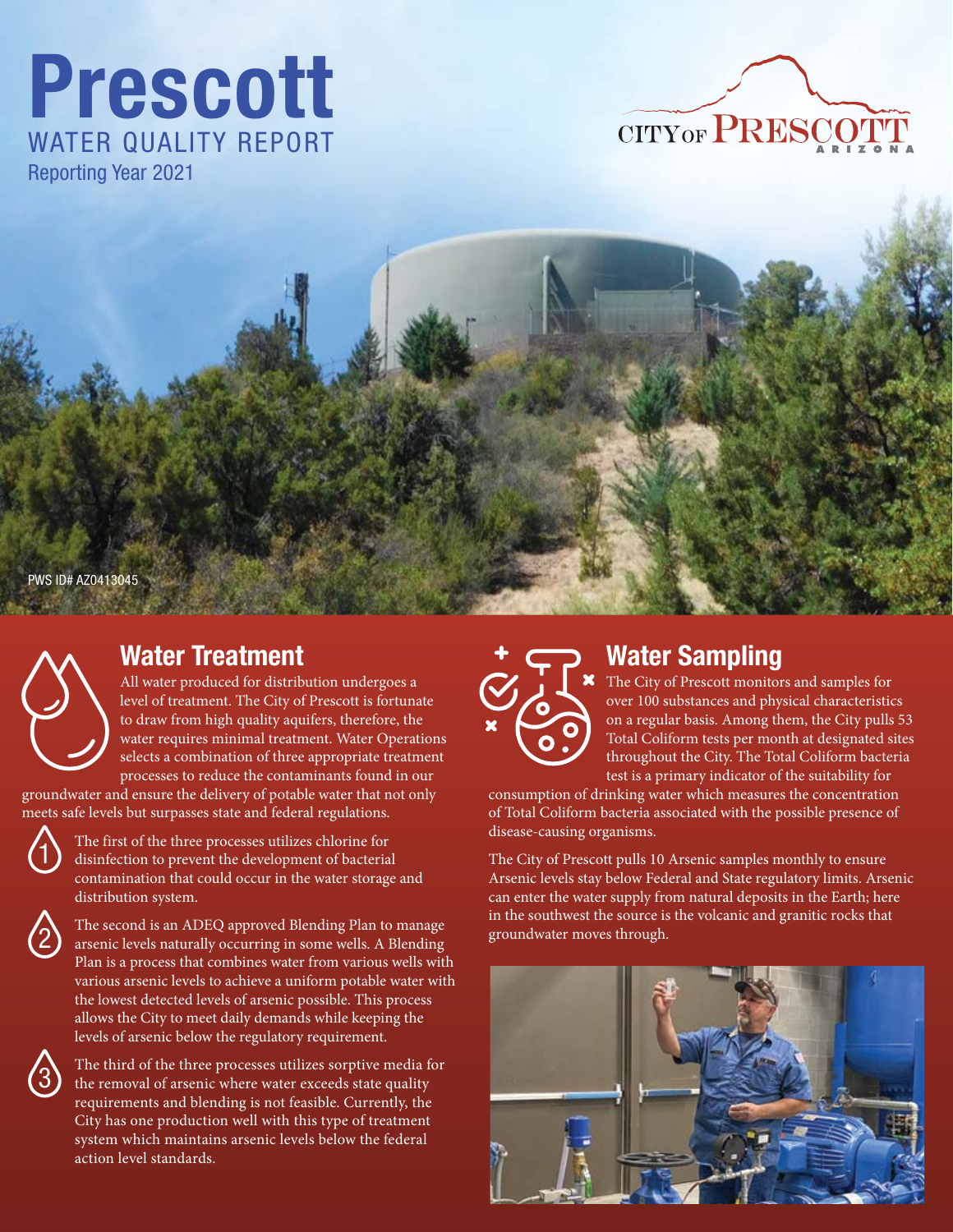

## A Note from Water Operations

As your water provider, we serve more than water. We provide customer service, reliability, peace of mind, and protect public health. Our job is to ensure that your safe supply of water keeps flowing not only today, but well into the future. It's all part of our service commitment to you and everyone in our community. The Water Quality Report is a comprehensive report issued by the City of Prescott Water Operations. This annual report identifies the sources of Prescott's drinking water, provides water quality information, and summarizes analytical tests of the City's drinking water supply for Calendar Year 2021. In order to ensure that tap water is safe to drink, the EPA prescribes regulations that limit the amount of certain contaminants in water provided by public water systems. During 2021, water from the City system met all applicable federal and state drinking water health standards.

## Source of Water

Groundwater is the sole source of potable water in the City of Prescott. The City produces its water from seven production wells within the Prescott Active Management Area (AMA). These wells are drilled into the confined deep Lower Volcanic Unit of the aquifer underlying the Little Chino Sub-Basin. The water is pumped from the ground through one of the City's seven active wells and treated prior to entering the drinking water distribution system. The water is of excellent quality and the City's production capabilities are sustainable. The wells are pumped in different combinations to meet daily demand. The City's annual average daily demand is 6.52 MGD. In 2021, Prescott produced (pumped) 7,304 acre-feet of water from the wells and delivered this water to approximately 26,089 service connections through 566 miles of pipeline, 37 remote booster pump stations and 26 water storage tanks throughout the service area.

## Applicable Federal and State Requirements

The United States Environmental Protection Agency (EPA) and the Arizona Department of Environmental Quality (ADEQ) require providers of drinking water to annually report the quality of water they deliver. The City of Prescott safeguards its water supplies and once again is pleased to report compliance with prescribed maximum contaminant levels and other water quality standards. The City regularly conducts testing beyond the minimum regulatory requirements to further assure the safety of our drinking water.

## Naturally Occurring Contaminants

A contaminant is any physical, chemical, biological, or radiological substance or matter in the water. All sources of drinking water contain some naturally occurring contaminants. At low levels, these contaminants are not harmful in our drinking water. Removing all contaminants would be extremely expensive, and in most cases, would not provide increased protection of public health. A few naturally occurring minerals may actually improve the taste of drinking water and others may even have nutritional value at low levels.

## Source Water Assessment

Based on the information currently available on the hydrogeological settings of and the adjacent land uses that are in proximity of the water sources for the City's public water system, the Arizona Department of Environmental Quality has given the City a low risk designation for the degree to which the drinking water sources are protected. A low-risk designation indicates that most source water protection measures are either already implemented or the hydrogeology is such that additional measures will have little impact on protection.



## Where to Learn More about Your Drinking Water

**Specific information about this report can be obtained by contacting:**

#### **City of Prescott Water Operations**

Office Location: 1481 Sundog Ranch Road, Prescott, AZ 86301 Phone: (928) 777-1118 Email: water.operations@prescott-az.gov Hours of Operation: 7:00 a.m. to 3:30 p.m. Monday—Friday City of Prescott Website: http://www.prescott-az.gov/water-sewer/wateroperations/

#### **Environmental Protection Agency**

**Safe Drinking Water Hotline:** (800) 426-4791 **Website:** https://www.epa.gov/ground-water-and-drinking-water

#### **Arizona Department of Environmental Quality**

(800) 234-5677 **Website:** www.azdeq.gov/environ/water/index.html

**Water related topics are discussed at City Council meetings** and in other forums in which the public can participate. Council meetings are posted at City Hall, 201 S. Cortez Street, Prescott, Arizona and on the City website.

Follow this link for City Council information: **https://www.prescott-az.gov/city-management/leadership/council/**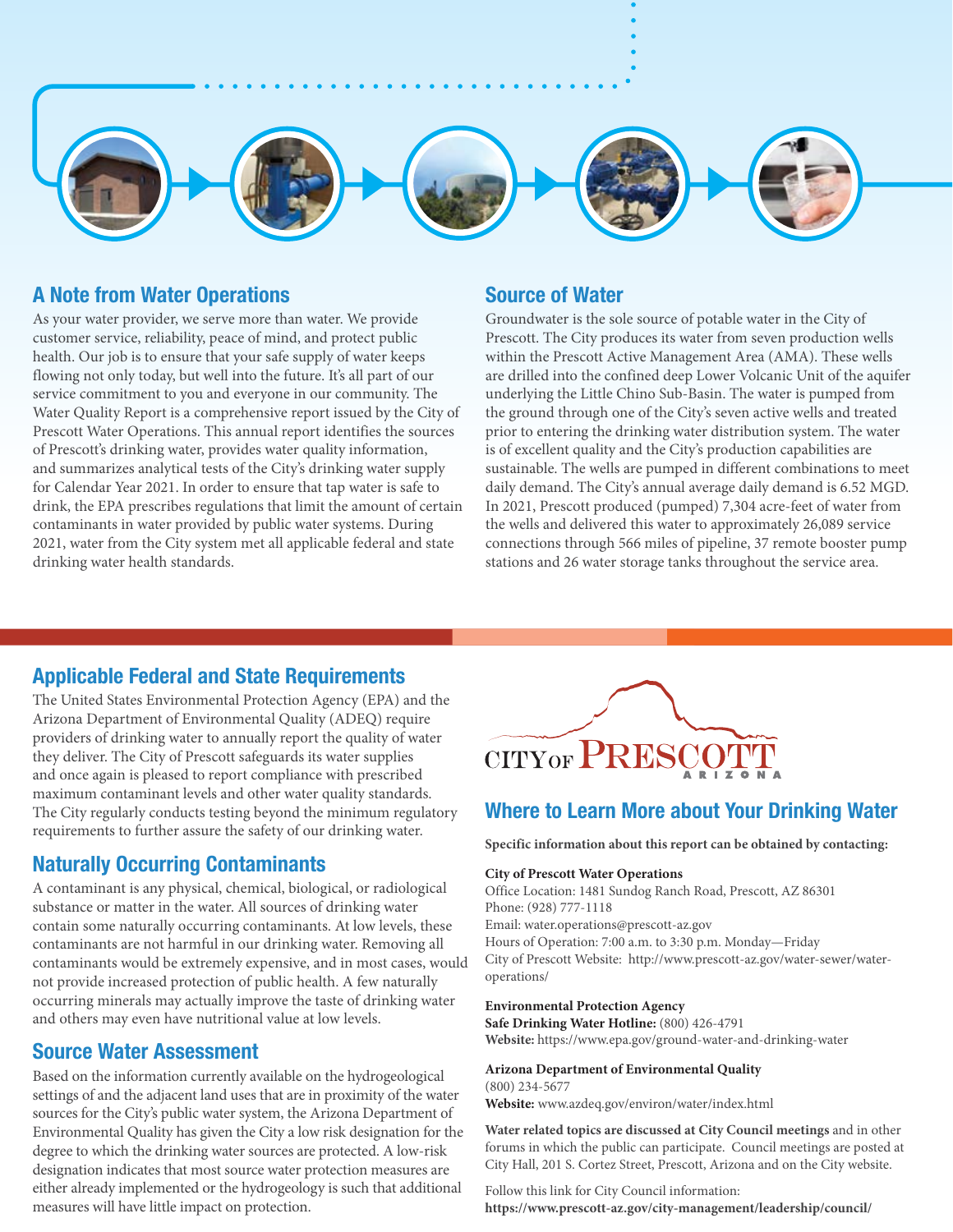# Frequently Asked Water Questions & Topics

## General Water Consumption:

Statistics show that U.S. consumers average between 100 to 160 gallons, per person, per day for all uses. Usage can vary greatly based on an individual's particular habits. Between 2 quarts and 1 gallon are consumed for cooking, drinking water and prepared beverages such as coffee and tea. The remainder includes household cleaning, bathing, laundry, outdoor watering and more. Most new low use toilets use about 1.5 gallons per flush, compared to older ones using about 4 gallons per flush. Showers can use anywhere from 2 to 5 gallons per minute and a bath can consume 35+ gallons per use depending on tub size. Outdoor usage generally accounts for the largest volume of water consumed especially during Spring and Summer months.

## Water Hardness:

Hardness in drinking water is caused by calcium and magnesium which are two non-toxic, naturally occurring minerals in water. They enter water mainly through erosion and weathering of rocks.

#### Water Hardness Scale

| Grains/Gal  | mg/L & ppm     | <b>Classification</b>  |
|-------------|----------------|------------------------|
| Less than 1 | Less than 17.1 | <b>Soft</b>            |
| $1 - 3.5$   | $17.1 - 60$    | <b>Slightly Hard</b>   |
| $3.5 - 7$   | $60 - 120$     | <b>Moderately Hard</b> |
| $7 - 10$    | $120 - 180$    | <b>Hard</b>            |
| over 10     | over 180       | <b>Very Hard</b>       |

The more these two minerals are in water, the harder the water. Water hardness is usually expressed in parts per million (ppm) or grains per gallon of dissolved calcium and magnesium carbonate. The City's water is considered moderately hard, averaging 75 to 130 ppm, which equals 4.3 to 7.6 grains per gallon. In hard water, lathering of soap for washing is more difficult to do and cleaning becomes less efficient. As a result, more soap or detergent is needed to get things clean, be it your hands, hair, or your laundry. Dull hair, spots on dishes, glasses, faucets and film on shower doors can be related to water that is considered hard in nature.

## Water Pressure:



water is about a change in water pressure to the house. Low water pressure to the home can be caused by many things:

Mineral deposit build-up can reduce the flow in domestic pipes and faucet aerators may become plugged if not regularly cleaned and maintained. Another common cause of water pressure concerns can be related to the setting of a water pressure regulator valve (PRV). A PRV factory setting is 50 PSI. A previous homeowner may have adjusted the PRV setting to limit the pressure of water delivered from the municipal supply line. A failing PRV can cause low or high water pressure. It is important to understand that a PRV is a mechanical device that can fail over time or on occasion be defective directly from the manufacturer. A properly installed PRV ensures the pressure coming from the municipal supply line is reduced to an acceptable pressure.



## Shut-Off Valve:

Do you have a water leak and need to turn off water to your house? Do you know if you have a customer shutoff valve and where it might be located? The City water meter is generally located near the street at grade level in a rectangular concrete box with a metal lid. Customer

shut-off valves are usually located behind the City's meter box in a separate concrete/plastic box or PVC pipe/tube as shown below in **Fig. 1** and **2**. Typical versions of what may be within the City's meter box and customer box is shown below in **Fig. 3**.

Homeowners/customers should always utilize the customer shut-off valve located in the customer box or tube to shut off water for the service. Alternate locations where a customer shut-off valve may be located are: in a box in close proximity to the home, in a crawl space where the service enters the building, in a water closet or by the water heater. When a customer valve is not available always contact Water Operations to shut off water at the City meter, (928) 777-1118.





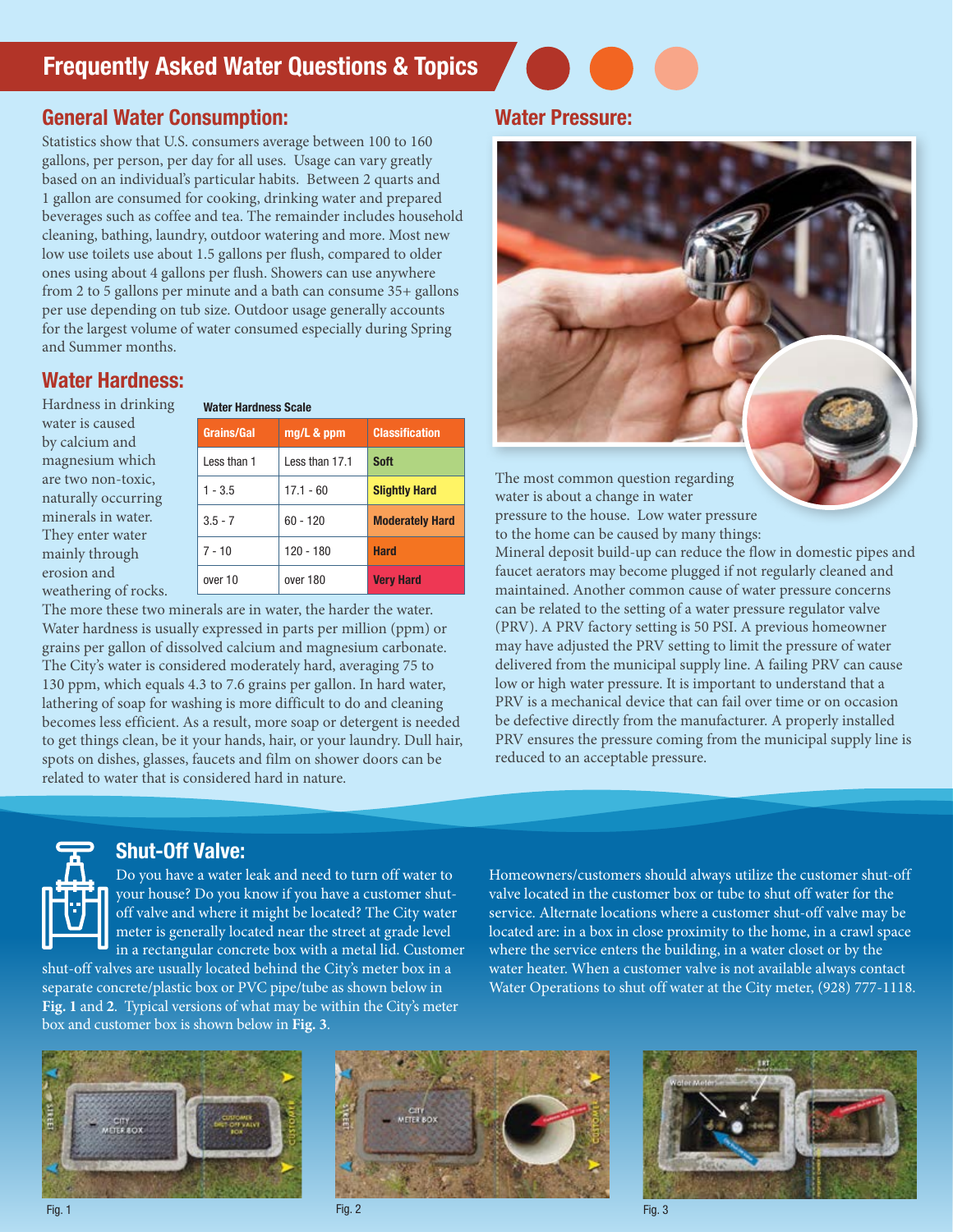## Possible Health Effects of Contaminants in Drinking Water

#### Arsenic

If Arsenic is less than or equal to the MCL, your drinking water meets EPA's standards. EPA's standard balances the current understanding of arsenic's possible health effects against the costs of removing arsenic from drinking water. EPA continues to research the health effects of low levels of arsenic, which is a mineral known to cause cancer in humans at high concentrations and is linked to other health effects such as skin damage and circulatory problems. For more information about Arsenic: http://legacy. azdeq.gov/environ/water/dw/download/ epa\_arsenic.pdf

#### **Chlorine**

Some people who use water containing Chlorine well in excess of the MRDL could experience irritating effects to their eyes and nose. Some people who drink water containing Chloramines well in excess of the MRDL could experience stomach discomfort or anemia.

### **Nitrates**

Nitrates are inorganic substances that are monitored due to run off from fertilizer use. Nitrates in drinking water at levels above 10 ppm is a health risk for infants of less than six months of age. "High nitrate levels in drinking water can cause blue baby syndrome." The City of Prescott nitrate levels are well below the maximum contaminant level at 2.09 ppm. Nitrate levels may rise quickly for short periods of time because of rainfall or agricultural activity. If you are caring for an infant, and detected nitrate levels are above 5 ppm, you should ask advice from your health care provider.

#### Cryptosporidium

Cryptosporidium is an emerging pathogen resistant to chlorination and can appear even in high quality water supplies. New regulations from the EPA require water systems to monitor Cryptosporidium and adopt a range of treatment options based on source water Cryptosporidium concentrations. The City of Prescott has not detected or had any occurrence of Cryptosporidium.

## Disinfection By-Products

Some people who drink water containing Total trihalomethanes and Haloacetic acids in excess of the MCL over many years may experience problems with their liver, kidneys, or central nervous systems, and may have an increased risk of cancer.

### Barium

Some people who drink water containing Barium in excess of the MCL over many years may experience an increase in blood pressure.

#### Copper & Lead

Copper is an essential nutrient however if present in drinking water, short term exposure to elevated levels of copper could cause gastrointestinal distress and prolonged use above the action level could cause liver or kidney damage in some people. If present, elevated levels of lead could cause health issues especially for pregnant women and young children. Infants and children who drink water containing lead in excess of the action level could experience delays in their physical or mental development, slight deficits in attention span and learning abilities. Adults who drink this water over many years could develop kidney problems or high blood pressure. Lead primarily comes from erosion of components associated with service lines and home plumbing. If your water has been sitting for several hours, flushing your tap for 30 seconds or more prior to drinking or cooking can minimize the potential for exposure. Information on lead in drinking water and steps you can take to minimize exposure is available from the Safe Drinking Water Hotline or at https://www.epa.gov/ safewater/lead

#### **Radionuclides**

They are a group of contaminates consisting of Alpha and Beta/Photon emitters, combined Radium 226 & 228 and Uranium. Certain minerals are radioactive and may emit a form of radiation known as Alpha, Beta or Photon radiation. Some people who drink water in excess of the MCL for this group of contaminates over many years may have an increased risk of getting cancer or in some cases kidney problems. Radon gas is a colorless, odorless and tasteless gas that comes from the natural breakdown of Uranium. Although there is no federal standard for Radon in drinking water The City of Prescott does monitor the Radionuclide group and surpasses mandatory health levels established by the EPA and ADEQ. For more information on Radon: https://www.epa.gov/radon



Drinking water, including bottled water, may reasonably be expected to contain at least small amounts of some contaminants. The presence of contaminants does not necessarily indicate that water poses a health risk. More information about contaminants and potential health effects can be obtained by calling the Environmental Protection Agency's Safe Drinking Water Hotline (800-426-4791).

Inorganic contaminants such as salts and metals that can be naturally occurring or result from urban storm water runoff, industrial or domestic wastewater discharges, oil and gas production, mining, or farming.

Microbial contaminants such as viruses and bacteria which may come from sewage treatment plants, septic systems, agricultural livestock operations or wildlife.

Organic chemical contaminants, including synthetic and volatile organic chemicals that are by-products of industrial processes and petroleum production, can also come from gas stations, urban storm water runoff and septic systems.

Pesticides and herbicides which may come from a variety of sources such as agriculture, urban storm water runoff or residential uses.

Radioactive contaminants, such as Radon, Alpha Emitters, Beta/Photon Emitters, combined Radium and Uranium that can be naturally occurring or the result of oil and gas production or mining activities, decay or erosion of natural and man-made deposits.

Total Trihalomethanes and Haloacetic acids are the by-product of drinking water disinfection.

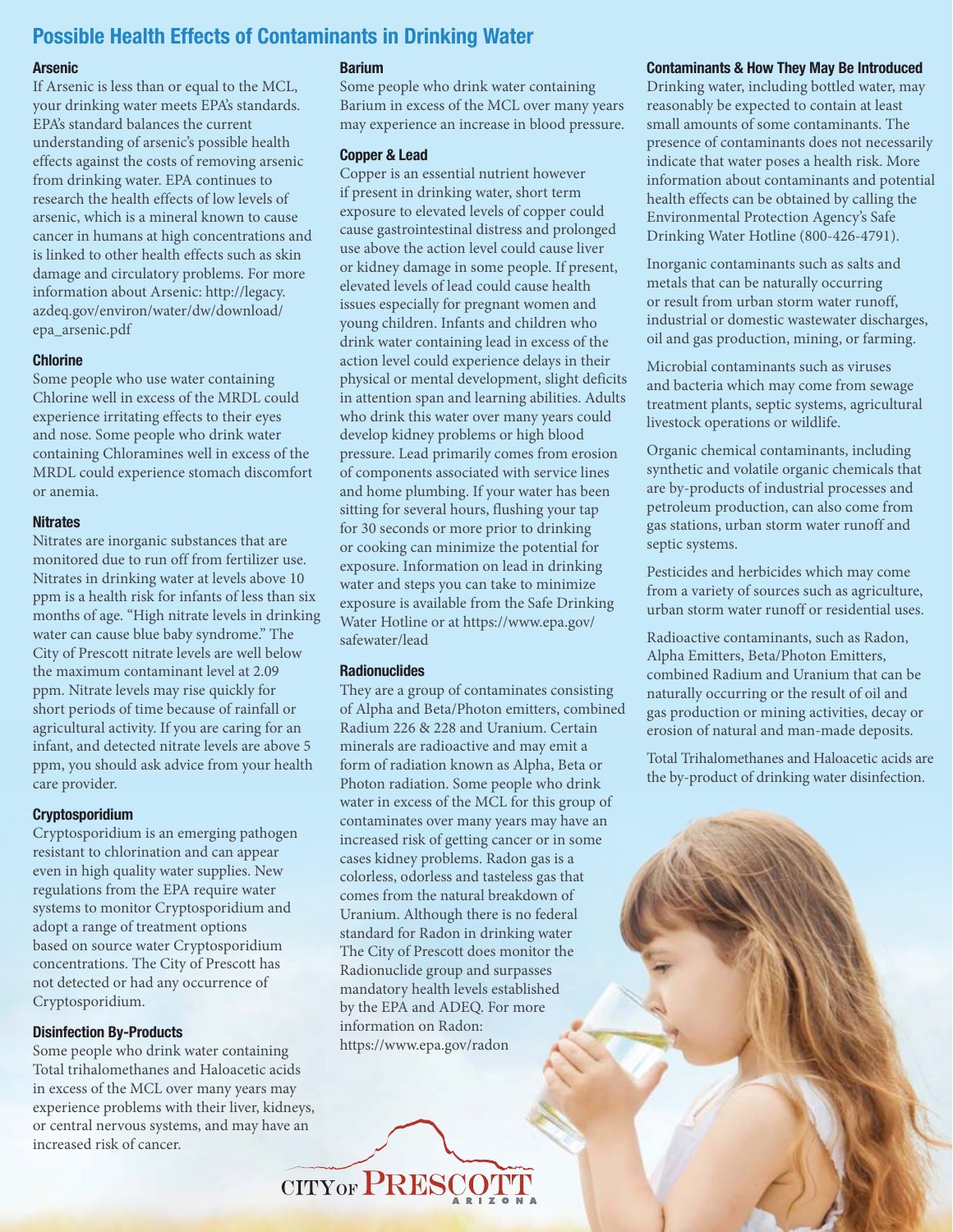## Water Quality Data Report

The Water Quality Data Report Table contains the most recent results for regulated testing. The frequency of sample collection is determined by state and federal regulations and based on many different parameters such as type of water source, number of people served, as well as past and current analyses of the contaminant to be tested. Sample frequency can range between 1 month and 3 years. The City of Prescott is also required to test for unregulated contaminants. The data generated by these tests is used by the EPA to evaluate and prioritize contaminants on the Drinking Water Contaminant Candidate List. Regulated and unregulated contaminants will appear in this report if they are found during testing.

## Primary Drinking Water Standards - Mandatory Health-Related Levels Established by EPA and ADEQ

Water Samples Collected from Qualifying Homes Based on ADEQ Site Selection Criteria in Prescott, AZ

| Parameter                                                                      | <b>Violation</b><br>Y or N | <b>AL</b>                                                       | <b>Number of Samples Over</b><br>the AL | <b>90th Percentile</b>                           | <b>Unit</b>          | <b>Date</b> |  |  |
|--------------------------------------------------------------------------------|----------------------------|-----------------------------------------------------------------|-----------------------------------------|--------------------------------------------------|----------------------|-------------|--|--|
| <b>Lead &amp; Copper</b>                                                       |                            |                                                                 |                                         |                                                  |                      |             |  |  |
| <b>Lead Results - Homes</b>                                                    | N                          | 15                                                              | $\pmb{0}$                               | < 5.0                                            | ppb                  | 2019        |  |  |
| <b>Copper Results - Homes</b>                                                  | $\mathsf{N}$               | 1.3                                                             | $\pmb{0}$                               | 0.062                                            | ppm                  | 2019        |  |  |
| Regulated Substances - Measured from Water Leaving the Treatment Facilities    |                            |                                                                 |                                         |                                                  |                      |             |  |  |
| <b>Parameter</b>                                                               | <b>MCL</b>                 | <b>MCLG</b>                                                     | <b>Highest Level</b>                    | Range                                            | <b>Unit</b>          | <b>Date</b> |  |  |
| <b>RadioChemical Monitoring</b>                                                |                            |                                                                 | <b>Highest Detected Level</b>           | Range                                            |                      |             |  |  |
| <b>Gross Alpha</b>                                                             | 15                         | $<$ 15                                                          | 9.7                                     | $1.8 - 9.7$                                      | pCi/L                | 2021        |  |  |
| Combined Uranium 234, 235, 238                                                 | $30\,$                     | $<$ 30                                                          | 14.9                                    | $9 - 14.9$                                       | ug/L                 | 2019        |  |  |
| <b>Inorganic Compounds</b>                                                     |                            |                                                                 | <b>Highest Detected Level</b>           | Range                                            |                      |             |  |  |
| Arsenic                                                                        | 10                         | $<$ 10                                                          | 8.1                                     | $1.2 - 8.1$                                      | ppb                  | 2021        |  |  |
| <b>Barium</b>                                                                  | $\overline{2}$             | <1                                                              | 0.039                                   | $<$ 0.010 - 0.039                                | ppm                  | 2021        |  |  |
| <b>Chromium</b>                                                                | 100                        | $<$ 15                                                          | 13                                      | $< 5 - 13$                                       | ppb                  | 2021        |  |  |
| <b>Fluoride</b>                                                                | $\overline{4}$             | ${<}2$                                                          | 1.12                                    | $0.29 - 1.12$                                    | ppm                  | 2021        |  |  |
| Nitrate (as N)                                                                 | 10                         | $<$ 5                                                           | 2.09                                    | $0.72 - 2.09$                                    | ppm                  | 2021        |  |  |
| Sodium                                                                         | No MCL                     | N/A                                                             | 40                                      | $15 - 40$                                        | ppm                  | 2021        |  |  |
| <b>Volatile Organic Compounds</b>                                              |                            |                                                                 | <b>Highest Detected Level</b>           | Range                                            |                      |             |  |  |
| <b>Trichloroethylene</b>                                                       | $\sqrt{5}$                 | < 0.5                                                           | 0.6                                     | $< 0.5 - 0.6$                                    | ppb                  | 2021        |  |  |
| <b>Disinfection Byproduct Monitoring</b>                                       |                            |                                                                 | <b>Highest Detected Level</b>           | Range                                            |                      |             |  |  |
| <b>Total Trihalomethane (TTHM)</b>                                             | 80                         | $\bf{0}$                                                        | 11.1                                    | $4.4 - 11.1$                                     | ppb                  | 2021        |  |  |
| <b>Bromodichloromethane</b>                                                    | N/A                        | < 0.0005                                                        | 0.0018                                  | $0.0007 - 0.0018$                                | ppm                  | 2021        |  |  |
| <b>Bromoform</b>                                                               | N/A                        | < 0.0005                                                        | 0.0042                                  | $0.0018 - 0.0042$                                | ppm                  | 2021        |  |  |
| <b>Chloroform</b>                                                              | N/A                        | < 0.0005                                                        | 0.0008                                  | $< 0.0005 - 0.0008$                              | ppm                  | 2021        |  |  |
| <b>Dibromochloromethane</b>                                                    | N/A                        | < 0.0005                                                        | 0.0042                                  | $0.0019 - 0.0042$                                | ppm                  | 2021        |  |  |
| <b>Maximum Residual Disinfection Level (MRDL)</b>                              | <b>MRDL</b>                | <b>MRDLG</b>                                                    | <b>Highest Detected Level</b>           | Range                                            | <b>Unit</b>          | <b>Date</b> |  |  |
| <b>Chlorine</b>                                                                | 4.0                        | < 4.0                                                           | 2.13                                    | $0.42 - 2.13$                                    | ppm                  | 2021        |  |  |
| <b>Biological Monitoring</b>                                                   | <b>MCLG</b>                | <b>Entire Distribution System</b>                               |                                         | <b>Likely Source in Drinking</b><br><b>Water</b> | <b>Unit</b>          | <b>Date</b> |  |  |
| <b>Total Coliform - Tested monthly</b>                                         | $\pmb{0}$                  | Highest monthly number of<br>positive Coliform samples: 0 in 53 |                                         | Naturally present in the<br>environment          | Absent or<br>Present | 2021        |  |  |
| <b>Unregulated Sampling Results: Water Samples Collected from Source Water</b> |                            |                                                                 |                                         |                                                  |                      |             |  |  |
| <b>Parameter</b>                                                               | <b>PQL</b>                 | <b>Highest Level</b>                                            |                                         | Range                                            | <b>Unit</b>          | <b>Date</b> |  |  |
| <b>UCMR4 - Anions</b><br><b>Bromide</b>                                        | 0.020                      | 0.113                                                           |                                         | $0.0761 - 0.113$                                 | mg/L                 | 2020        |  |  |
| <b>Water Samples Collected from Distribution System</b>                        |                            |                                                                 |                                         |                                                  |                      |             |  |  |
| UCMR4 - HAA5                                                                   |                            |                                                                 |                                         |                                                  |                      |             |  |  |
| <b>Bromochloroacetic acid</b>                                                  | 0.300                      | 0.345                                                           |                                         | $< 0.300 - 0.345$                                | ug/L                 | 2020        |  |  |
| <b>Dibromoacetic acid</b>                                                      | 0.300                      | 0.629                                                           |                                         | $0.503 - 0.629$                                  | ug/L                 | 2020        |  |  |
|                                                                                |                            |                                                                 |                                         |                                                  |                      |             |  |  |



#### Monitoring Requirements For City Of Prescott

During the 2021 calendar year, the City of Prescott met all of its monitoring requirements. Please share this information with other people who drink this water, especially those who may not have seen this information.